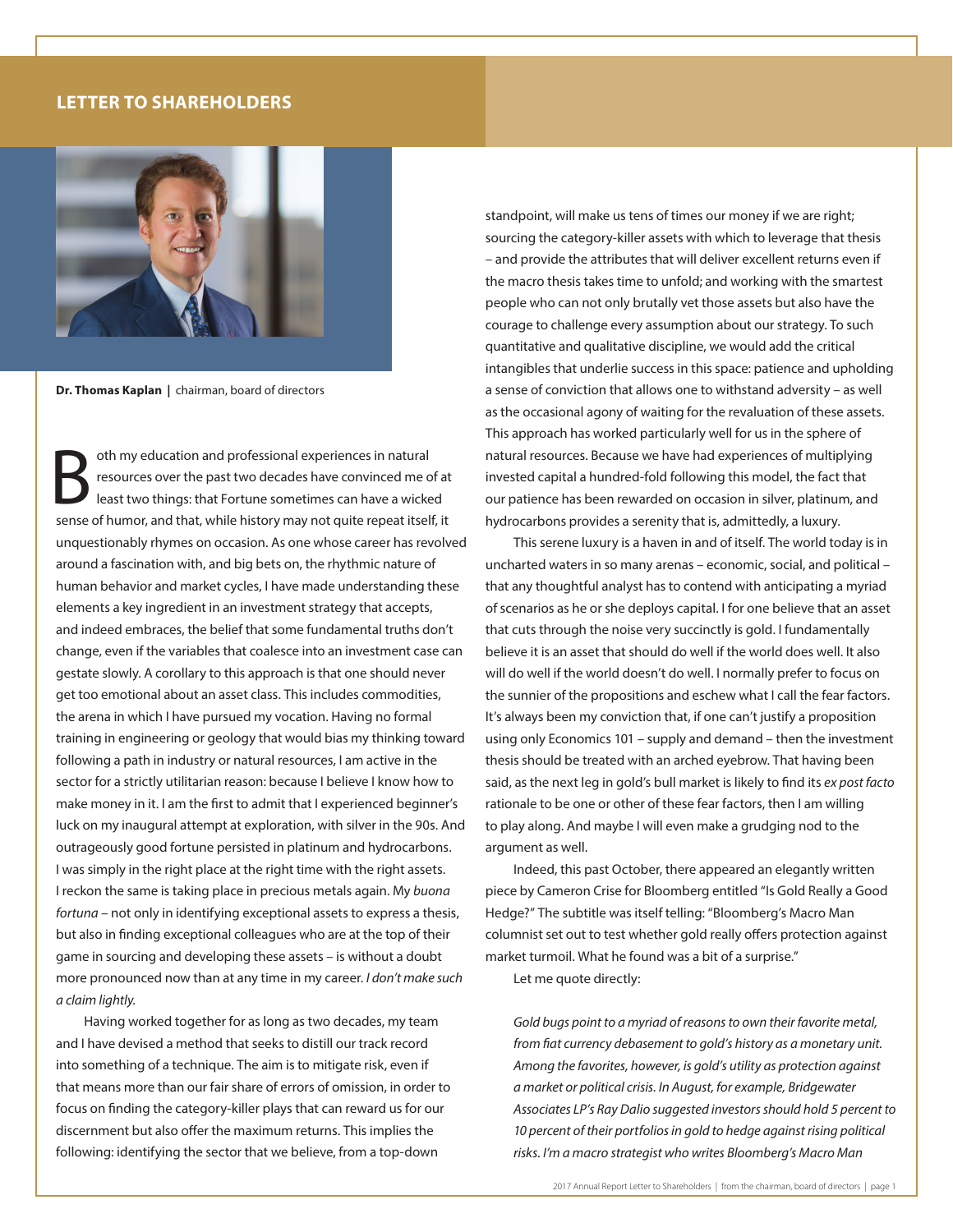*column, and I found myself wondering: Is gold really an effective hedge in periods of risk?*

Spoiler alert for those who would rather Google the article and wait for the author's conclusion. For the rest of you I will cut to the end result, to which the author arrived after engaging in an objective as well as compelling analysis:

*When I set out to do the analysis, my bias and expectation were to find that the putative relationship between gold and risk aversion was simply a myth. Yet the statistics appear to show a relationship, and anecdotal evidence supports the notion. Given the solid performance of a portfolio including gold and the chance that the comfort of owning some might prevent investors from panicking at the height of a crisis, I have to conclude that the notion of gold as a hedge against serious risk aversion is true.*

The implication is that Ray Dalio, who is not only successful but arguably the most rational man in the room (and by that I mean *any* room) might be right in his firm's analysis. I am sincerely indebted to Mr. Crise for being willing to confess the unexpected outcome of his enquiry. Gold is so underappreciated at this moment that to mention it with anything less than derision, even while acknowledging its attributes, can be a career-killer. I adore such dissonance, as it has so often presaged great things for the markets we have targeted for capital allocation. Nonetheless, with investors fixated on short-term performance, I can feel the pain of those who do not have the luxury of a long-term approach, and thus cannot afford to be as cavalier as I am about the timing of an investment when my end goal is to multiply the capital many times over. Put another way, I believe that I have been in this movie before.

In the early 1990s, when silver was trading at \$3.50 per ounce (down from the \$50 high recorded during the Bunker Hunt episode), the prevailing sentiment was that silver was going to be disemboweled by the demise of silver halide film. Conventional wisdom was that it would fall in value to \$2 per ounce. Being fresh off the boat as a macro analyst, in my spare time I investigated this market and found it to be based on what I termed a myth. My analysis indeed suggested that, far from being slain by the demise of silver film, silver was going to shrug off the advent of the digital camera. Rather than falling to \$2, its price would move back to double digits and maybe even challenge the all-time highs in due course. So, driven by a giddy conviction about an emerging opportunity in silver, and being unable to identify a worthy asset to capitalize on the anticipated move,

I started my own company. Condensing a decade into a sentence, the team we assembled was able to discover a fabulously high-quality project – which today remains one of the world's largest and lowestcost silver and zinc producers. I've glibly made it sound a tad easier than it really was. But that about sums it up. I should add that silver did not go to \$2, but in fact returned to \$50 for a moment and, I suspect, will do so again. But that story is for another time.

I applied a similar strategy to an investment in the energy sector. In the early 2000s, when oil was trading below \$20 per barrel and the market's view was that the price would fall to a normative \$12-15 per barrel, my analytical stance was that oil could easily rise to \$100 a barrel. To play this out, I created a new exploration company, Leor Energy, which I named after my two kids. Once again, we were able to identify a highly prospective asset and take it up the value chain. That asset was ultimately sold for more than \$2.5 billion in 2007, when oil was trading well north of \$100 per barrel. When we followed this act by pivoting to gold, it was trading at \$650 an ounce or so. I should add that the dollar was trading at \$1.45 to the euro. That's worth noting. Oil was much higher than it is today. And the dollar is stronger. And yet gold has doubled. It makes one wonder about certain myths – such as gold being just a commodity and that it needs a weak dollar to do well. I would not belabor the point that inflation – which is often considered a prerequisite for strong gold prices – has not been in evidence this past decade. And yet gold has doubled.

I believe that our secret to realizing substantial returns from these two investments lies in the fact that we were able to identify a sector with fundamentals ripe for a major upside move, hitching our bets to the best vehicle of choice, partnering with the best management team in the business, and executing the strategy of taking the assets up the value chain to fully capitalize on the move in the sector. Our returns in silver and energy were more than 100 times our investment.

Now, we see gold through the same prism as we saw silver and energy: unloved by investors, yet with the potential to generate killer returns when a bullish sentiment returns to the sector. In gold, our vehicle of choice is NOVAGOLD, a company with two unique assets located in the best jurisdictions. It has a top-notch management team with an unparalleled track record of making things happen and doing them right. To us, NOVAGOLD is the right story at the right time. It represents a once-in-a-lifetime opportunity to make the very lowestrisk/highest-reward trade in gold. For as extraordinary as the assets were that we discovered or came to control over the last two decades, none was actually in our view *unique*. As a consequence, this vehicle has the potential to outperform them all.

To see why, let's look at gold first. In his Fourth Quarter 2017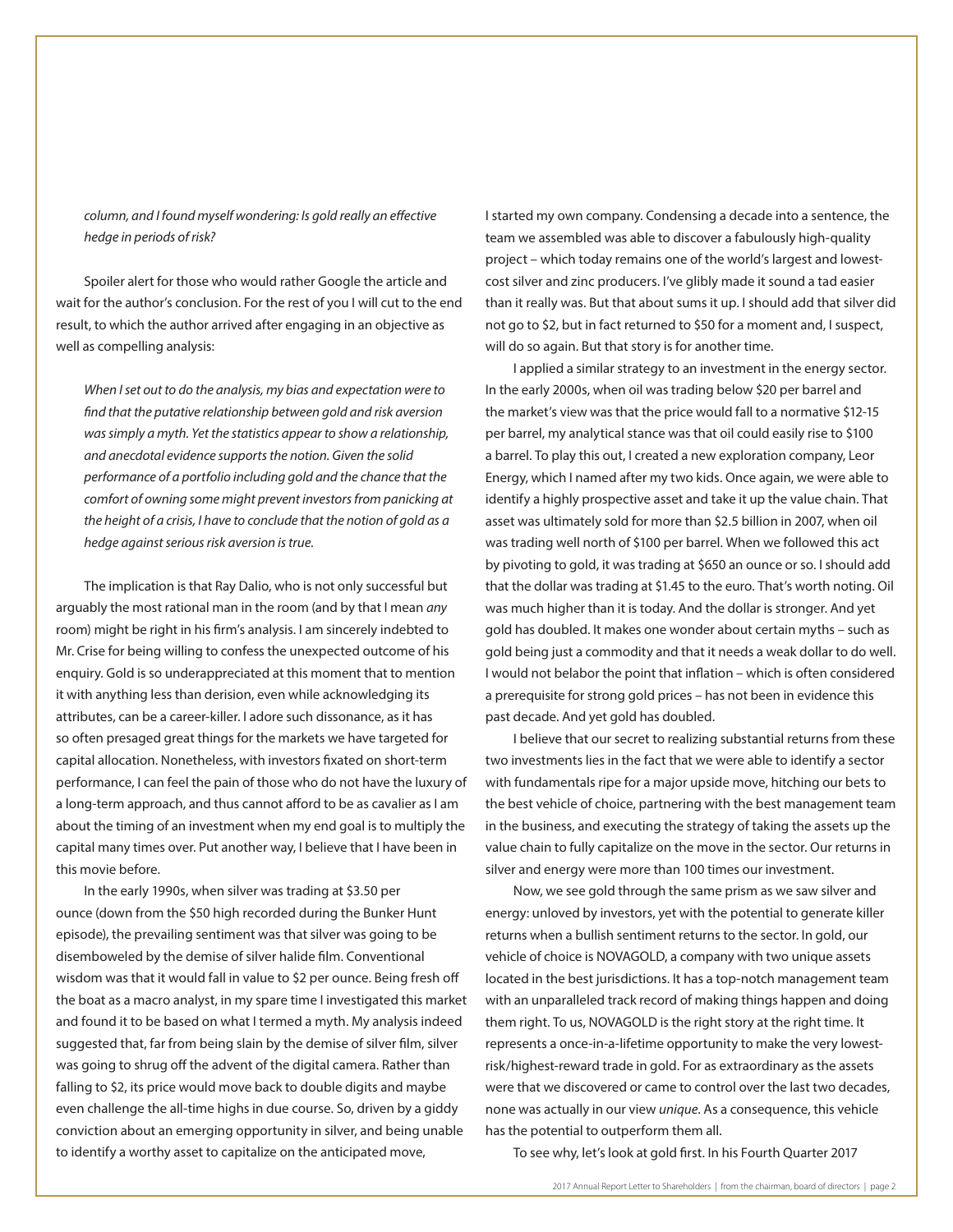Investor Letter, the dean of institutional gold investing, John Hathaway, Tocqueville's Senior Portfolio Manager, outlined a compelling case for investing in gold now by looking at the following nine fundamental factors which obviously don't include any of the bevy of black swans that might alight upon our current geo-political reality:

**1. The Extreme Valuations of Financial Market Assets** That gold should be viewed "as cheap insurance on a possible significant retreat from current valuation extremes."

**2. The Worsening U.S. Fiscal Position** With the implementation of the new tax bill, according to the Tax Foundation, "the average annual loss of revenue over 10 years would be \$147 billion on a static basis and \$45 billion on a dynamic basis," an environment highly conducive to Quantitative Easing.

**3. Rising Inflation** The addition of stimuli, such as tax cuts, when the economy is already running at full steam, creates an environment for rising labor costs and a consequent rise in inflation.

**4. A Precarious Financial Market Structure** In the current environment of passive investing and machine-driven trading, there is a strong possibility that even a small downside correction could cause a large-scale capital flight from equities, which would cause capital-seeking safe havens to go to gold.

## **5. A Bullish Supply and Demand Outlook for Physical Gold**

With very few discoveries of any consequence over the last decade, the gold industry can't sustain its current production levels to meet the growing global demand. Major producers are in the most precarious position, as they are dealing with projected natural declines in their mature mines.

[I shall elaborate more fully why this factor is particularly important – it is indeed my favorite one – when we consider NOVAGOLD as a vehicle of choice to deliver extraordinary returns to its stakeholders.]

**6. An Expected Further Weakening of the U.S. Dollar** The expected increased inflation and fiscal deficit should create an environment conducive to a weaker dollar, which investors see as traditionally producing higher gold prices.

## **7. Gold as an Ideal Portfolio Diversifier and Risk Dampener**

An allocation to gold has been known to be a prudent strategy to reduce downside exposure during periods of market stress. For example, it has been demonstrated that a 10% allocation to physical metal employed since 1987 would have resulted in substantial outperformance vs. a traditional 60%/40% equity/ Treasury allocation.

**8. A Boost from Bitcoin** In a recent interview, legendary investor Warren Buffet called cryptocurrencies, of which Bitcoin is one, a mirage. "The idea that it has some huge intrinsic value is just a joke," he said.

[My only observation about Bitcoin is that the explosion of interest in cryptocurrencies, rather than undermining gold, is pointing to what will happen to the gold price when it starts to move. What changed to make Bitcoin go from the perception that it's a fraud to an asset class? The price went up. Trite as that sounds, it is a classic phenomenon: What is cheap must be cheap because it should be, and will remain so – and what is dear must be valuable, and will only get more so.]

**9. A Brief Comment on Gold Mining Shares** Quality gold mining shares have traditionally performed better than bullion. The question is, what is the meaning of "quality gold mining shares"?

Clearly, for the purposes of our Annual Report, this last point is where the rubber hits the road. In my opinion, "quality gold mining shares" signifies equity in a gold mining company that owns assets that can be characterized by the following: a very large gold endowment that cannot be ignored; a high-grade deposit; a movesthe-needle production profile that anyone would want to own; strong exploration upside; stable geopolitical location(s); a long-lived production profile requiring no replacement for many years to come; and a highly professional, ethical, shareholder-friendly management team with a well-established track record of successfully building and operating major mines. Not surprisingly, I just described NOVAGOLD, whose 50%-owned flagship Donlin Gold project in fact enjoys all of these attributes. In today's asset-starved gold industry, Donlin Gold is a category killer asset with attributes that, if it weren't backed by 1,396 drill holes, multiple feasibility studies, extensive engagement with our partners and local stakeholders, and funding to execute on its strategy – all of which have substantially de-risked the project over the last two decades – one might consider it a fantasy. Let's tally up the boxes that Donlin checks in a way that, certainly in the aggregate, renders it unique in our eyes:

 $\blacktriangleright$  An extraordinary 39 million ounces of gold in the measured and indicated resource categories alone (100% basis), not including the inferred in proximity to the pit.

 $\blacktriangleright$  With the present endowment contained within only 3 km out of an 8-kilometer-long mineralized trend, there is ample opportunity to discover more substantial gold outside of the future mine's footprint. The industry needs discoveries, and I for one personally believe that the next Donlin will actually be found *at* Donlin Gold.